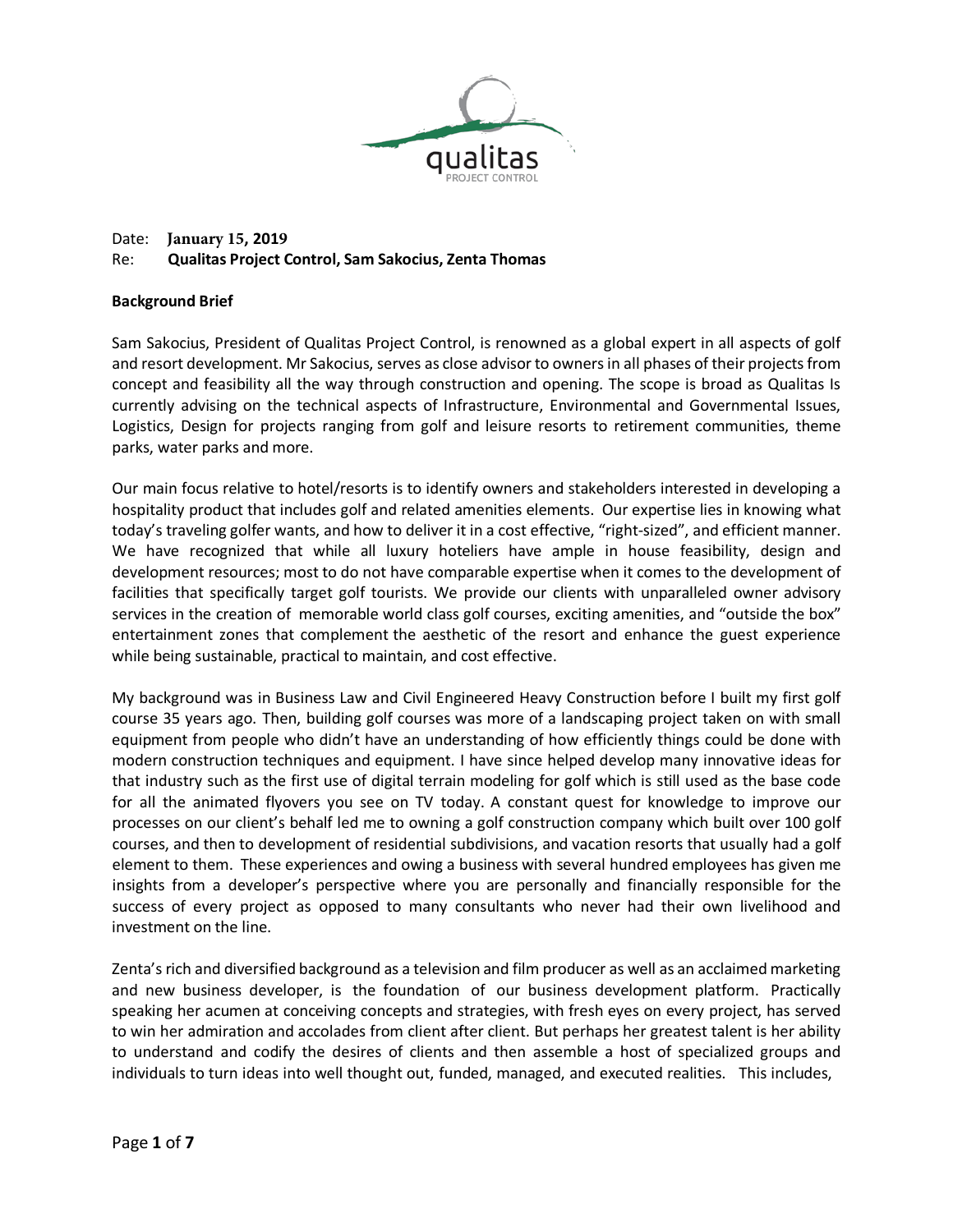investors, property owners, operators, designers, and managers. Her network of resources is astounding to many of those who have been exposed to her in action.

Together we are using the financial, logistical, and practical experiences along with that attitude of deep personal responsibility to help developer's plan, analyze, fund, and build projects that are as luxurious as they are cost effective. We don't know any other way.

We have much experience in Asia but due to our successful relationships with our clients, we are called upon to advise on projects worldwide.

Presently we are involved in two projects with Six Senses and actively work with them on developing new venues and clients. We are also recommended to owners to advise on all Six Senses golf related projects.

One is a 600+ Ha property in central Portugal which will include a Six senses resort, separate Five Star Hotel, a Nick Faldo Golf Course, Wine and Olive Production, a village style retail and entertainment area, and some of the very special experiential amenities Six Senses is known for. Zenta's company, Dragon Rock brought this fully funded project to Six Senses for whom Qualitas is developing the final business and master planning and will be the lead consultant for the entire project.

Our second project with Six Senses is in the very early stages where we are collaborating with the Owner to explore the development of golf on property adjacent to an existing resort in Turkey. We are experts in environmentally sensitive and sustainable development where the courses will blend in almost seamlessly with the colors and textures of the surrounding natural flora.

We are engaged by our clients and several different ways depending on their needs and the scope of the project.

We are most often recommended by Hoteliers (as we were in this case, by the Six Senses) Operators, Designers etc. to projects in early stages to look after owner's interests from a technical and financial viewpoint. When we are involved early in a project we can protect our clients from some of the many pitfalls of proceeding without sufficient knowledge or expertise. We have very detailed but flexible processes to ensure our clients are not wasting what sometimes becomes vast quantities of money and time.

Other times our role begins from a very different perspective. For instance on some projects we are simply identifying funded developers in need of an operator for a current or future project. On others we help developers create concepts, feasibility analysis and investment packages. We often introduce these project to potential investors in our business and private fund network.

To summarize, we have a broad knowledge base, we are as narrowly defined or as comprehensive as the project needs require (scalable), we are up to date with the latest trends in our field, and we have an intimate network of experts and partners to fill any gap in any project. We always find a way for our clients.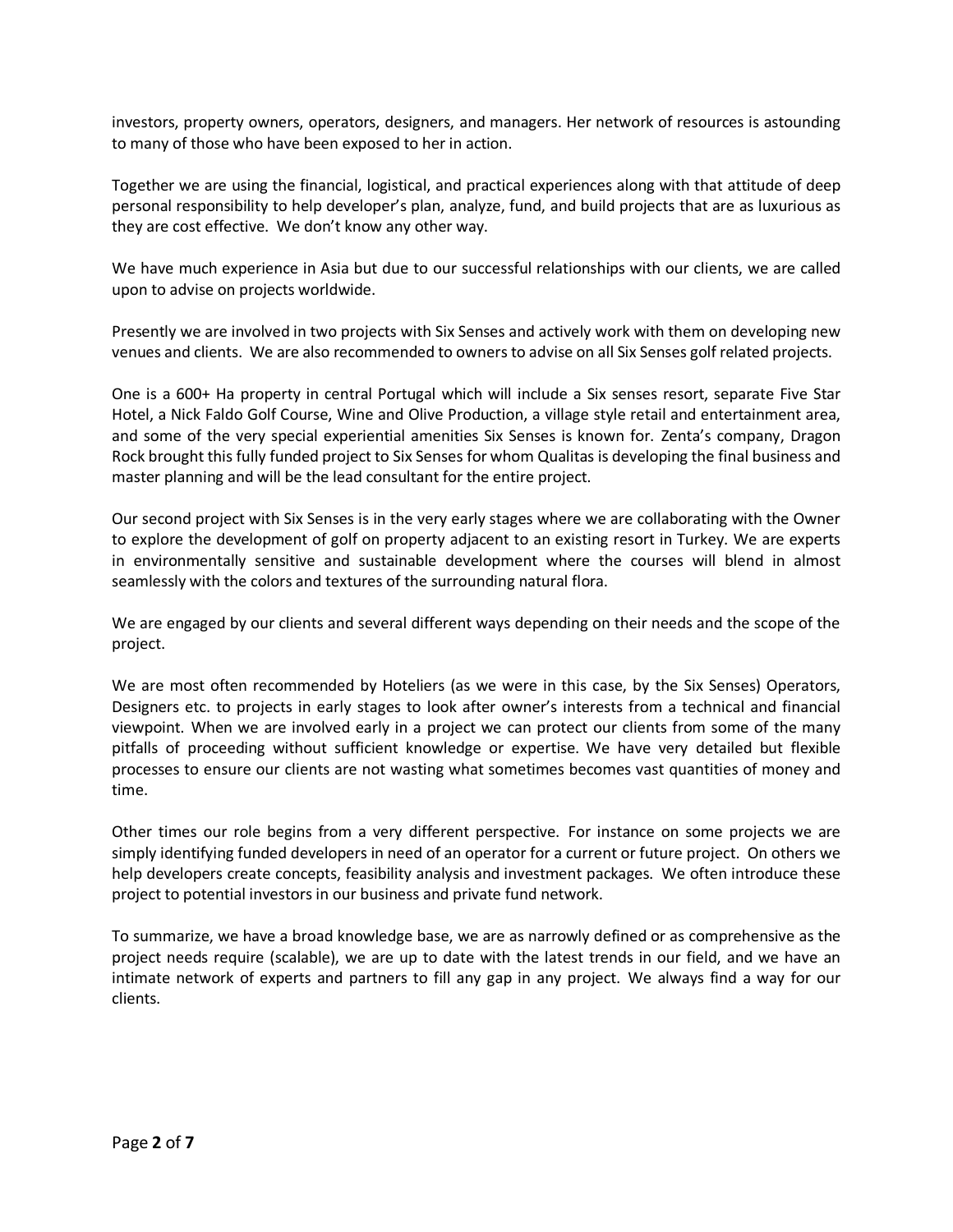#### **Qualitas Specifics**

Qualitas Project Control is a vastly experienced technical advisor to multiuse real estate projects, particularly those that have a golf element. QPC safeguards the owner's interests in all elements of the project from initial analysis, data production, feasibility, conceptual development, design integration, budgeting, timelines, quality control and cost control. Qualitas works in SE Asia and is very experienced in bringing together understanding to multinational project teams. Qualitas ensures a project is conceived, designed and constructed seamlessly by identifying and eliminating gaps, oversights, and mistakes that bedevil developers and eat into budgets.

As technical consultants with a strong civil engineering background, it is Qualitas' mission to eliminate problems before they have a chance to appear. QPC works with the owner's in house team to establish an integrated strategy that includes the creation of a comprehensive development program with continuing oversight over all aspects of the project from feasibility, site, soil, and geo-tech evaluation, civil engineering, government approvals, design through construction and grand opening. This broad but detailed understanding is key to achieving maximum efficiencies.

Additionally, QPC is one of the few golf oriented real estate consultancy that has actually owned and operated mixed use golf properties as well as having built many courses (over 120 projects) on a for profit basis. This unique combination of experiences gives QPC the edge in developing real bottom line focused efficiencies throughout the entire process which other consultants and management companies simply do not have. When it is your own money on the line, the perspective is entirely different from that of an individual or group who simply manages other people's money.

#### **What we do:**

Consult to Hotel Owners, Operators and Investors who desire world class golf element.

- $\checkmark$  Project Identification
- $\checkmark$  Property Analysis
- $\checkmark$  Concept Ideation
- $\checkmark$  Feasibility
- $\checkmark$  Sustainability
- $\checkmark$  Financial Assistance
- $\checkmark$  Development Team Structuring
- $\checkmark$  Project Management
- $\checkmark$  Public Relations
- $\checkmark$  Representation

# **About Sam**

As an award winning Golf Development professional, Mr Sakocius is in demand as an author, speaker, judge, mentor and legal expert as well as for his development advisory services. He is presently the principal owner of the consultancy, Qualitas Project Control, with 30+ years in the golf and resort development industry and over 120 golf and resort development project to his credit.

Page **3** of **7** Prior to establishing PCI (now known as Qualitas), Sam successfully founded SAJO Construction, Inc. He built the company from two employees to over 250. He also established his company as a certified Golf Course Builder by the Golf Course Builders Association of America and led SAJO to win the "1996 National Golf Course Builder of the Year Award". He has been featured on the cover of the Houston Business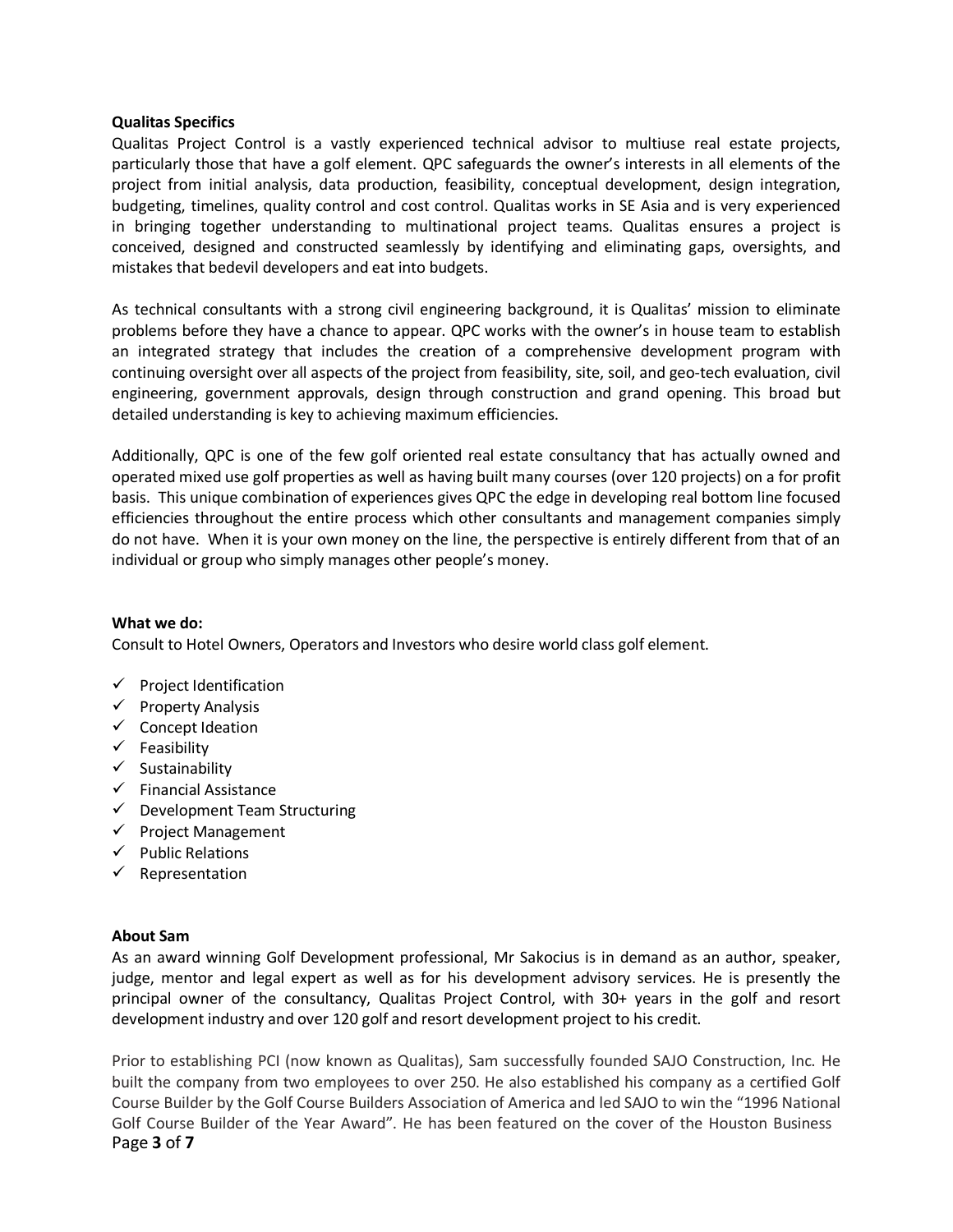Journal. Sakocius also helped pioneer digital terrain modeling for the golf industry as well as other technological advances.

He has authored many articles relating to golf course development, which have appeared in major publications as well as trade magazines. He is a consultant and columnist for Destination Golf, focusing on the golfer's navigation of strategic design characteristics of Southeast Asian golf courses. Sakocius has appeared on numerous panels discussing and teaching the principles of Golf Course Development and Construction Management, including the Golf Inc. Show, the Golf Industry Show, The China Golf Show and the Golf Course Builders Association of America.

Sakocius has been on the judges' panel for the International Best New Golf Project of the Year sponsored by Golf Inc. magazine four times. He has worked with the University of Wisconsin as a guest lecturer providing insight into the continued development of their Golf Enterprise Management Bachelor of Science Program.

Sakocius served for seven years on the Board of Directors of the Golf Course Builders Association of America serving as Chairman of the Committee to Establish Contractual General Conditions and Contract Format adopted by the American Society of Golf Course Architects.

# **Recent or Active Representative Projects:**

# **Myanmar – Consultant to Private Developer**

Kyeintali - Ngapoli, Myanmar - Qualitas has been chosen to create a conceptual Master Plan, Feasibility Study, and investor package for a 2.5 mile beachfront property in Myanmar to include Hotel, Golf, Villas, Luxury Villas, Water Sports Marina, Water Park and entertainment District

# **Vietnam – Consultant to Private Developer**

Vissai - Ninh Binh, Vietnam. Qualitas is working with the Developer to develop a 1200 Acre project which includes three Golf Courses, Theme Park, Hotels, Residential Villas, Eco Village, Adventure Park, Inland Lagoon and Retirement Village. Located near a UNESCO World Heritage site, the project once completed is sure to shoot to the top of Vietnam's hottest destinations lists. QPC is immersed in project ideation, planning, and execution across multiple disciplines, including concept development, infrastructure, logistics, technical and design oversight. The project is currently in the process of obtaining government approvals.

# **Sir Lanka – Consulting to Sri Lanka's Most Prestigious Developer and Largest Conglomerate**

John Keels Holdings and their Cinnamon Brand. Colombo, Sri Lanka. Qualitas is advising John Keels Holdings on the development of a recently acquired Golf and Country Resort into a Professional Tournament Venue and conducting the selection process and negotiations for a world class international golf and marketing operator.

# **Cambodia – Private Owner Representation**

Vattanac Golf Resort - Phnom Penh, Cambodia. A Nick Faldo Signature project. Two spectacular courses on a grand scale, residential, retail, and entertainment districts. The championship course is a strategic masterpiece. Many of the expansive holes have multiple options tee to green. The ultimate in a thinking golfer's game. As with all of his courses Sir Nick gave a nod to local culture. At VGR subtle shapes in the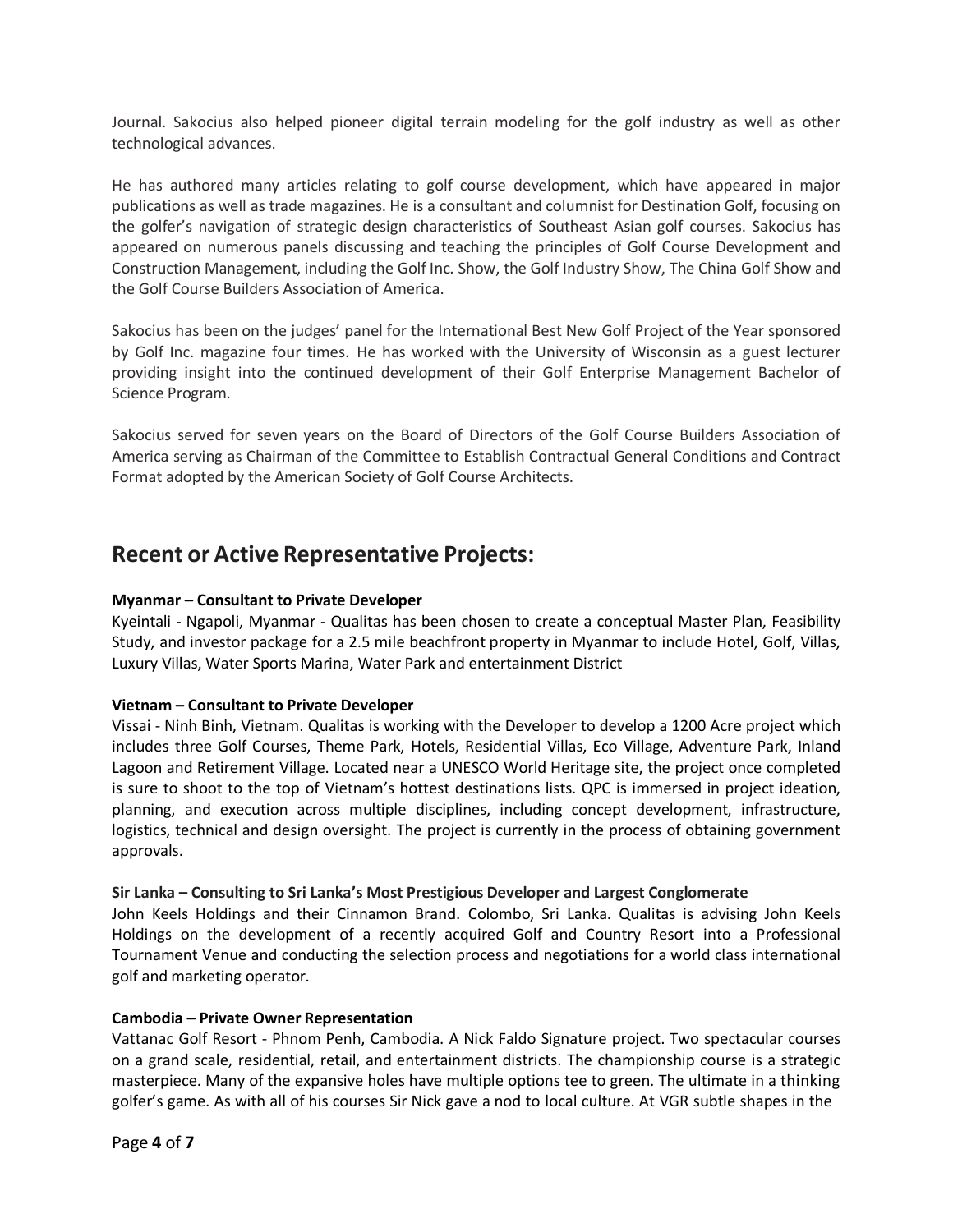peripheral hint of ancient Khmer ruins. QPC has served as the Owner's prime consultant since its inception, inventing unique solutions to the unending challenges of building on one of golf's last frontiers.

#### **China – Consultant to Developer**

Phoenix Valley, Chende, China Set in the shadow of the Great Wall, this Gil Hanse design winds through two historic valleys surrounded by rugged mountains. Hanes is one of the masters of natural design and this championship design blends great golf seamlessly with the surrounding natural features for a feeling as if it was here so long that the great Kahns were probably members. QPC has been advising the owner and architect on everything from designer selection to technical complexities and will oversee the eventual construction.

#### **China – Consultant to Developer**

Ling Yun Shan, Nanchong, China. Set in the mountains of central Sichuan province the project is the region's first "Lifestyle" community with recreational facilities, natural habitat, and home sites intricately woven into the living experience. QPC assisted in designer selection, ideation, and land planning and continues to serve as owner advisor as the project moves through planning.

#### **Hong Kong – Private Club Advisory**

Discovery Bay, Hong Kong. The famous and venerable Discovery Bay is ready to do some reconditioning and QPC is elbow deep in the planning. As one of the most desirable locations in the Hong Kong area, it is critical that the course is in excellent condition year round. QPC is developing a unique action plan to guide the project smoothly through the seasons with minimal disruption

#### **Singapore – Private Club Advisory**

Singapore Island Country Club - The Singapore Island Country Club is unsurpassed in its prestige and Singaporean History. Set in the middle of the Central Catchment reserve, its rolling terrain is surrounded by spectacular jungle home to thousands of species of flora and fauna. QPC has been entrusted to lead the major reconfiguration project in the Islands most environmentally sensitive setting.

# **Singapore – Technical Consultant to Designer**

Kyi Hla Han Golf Design. Tour Champion and former ASIAN Tour Chairman, Kyi Hla Han has entered into a collaboration with Qualitas to provide technical and business operations expertise for the formation of his new Design firm. With an eye for aesthetics and unsurpassed knowledge of great golf strategy, a Kyi Hla Han in his design capacity, is sure to be a hit in SE Asia.

#### **Laos, Savan Resorts**

After assuming control of an aging border casino, Macau Legends is doing big things with the addition of a VIP block, including private casino, guest suites, spa, ktv, pool, multiple restaurants, and a crowning amenity Entertainment Zone (EZ), including sports book/sports bar, golf gambling range, putting course, golf simulators, VR games, climbing wall, "flow house" wave machine, brew pub, waterfalls, creeks and massive landscaping. QPC is leading the EZ concept development, design and construction.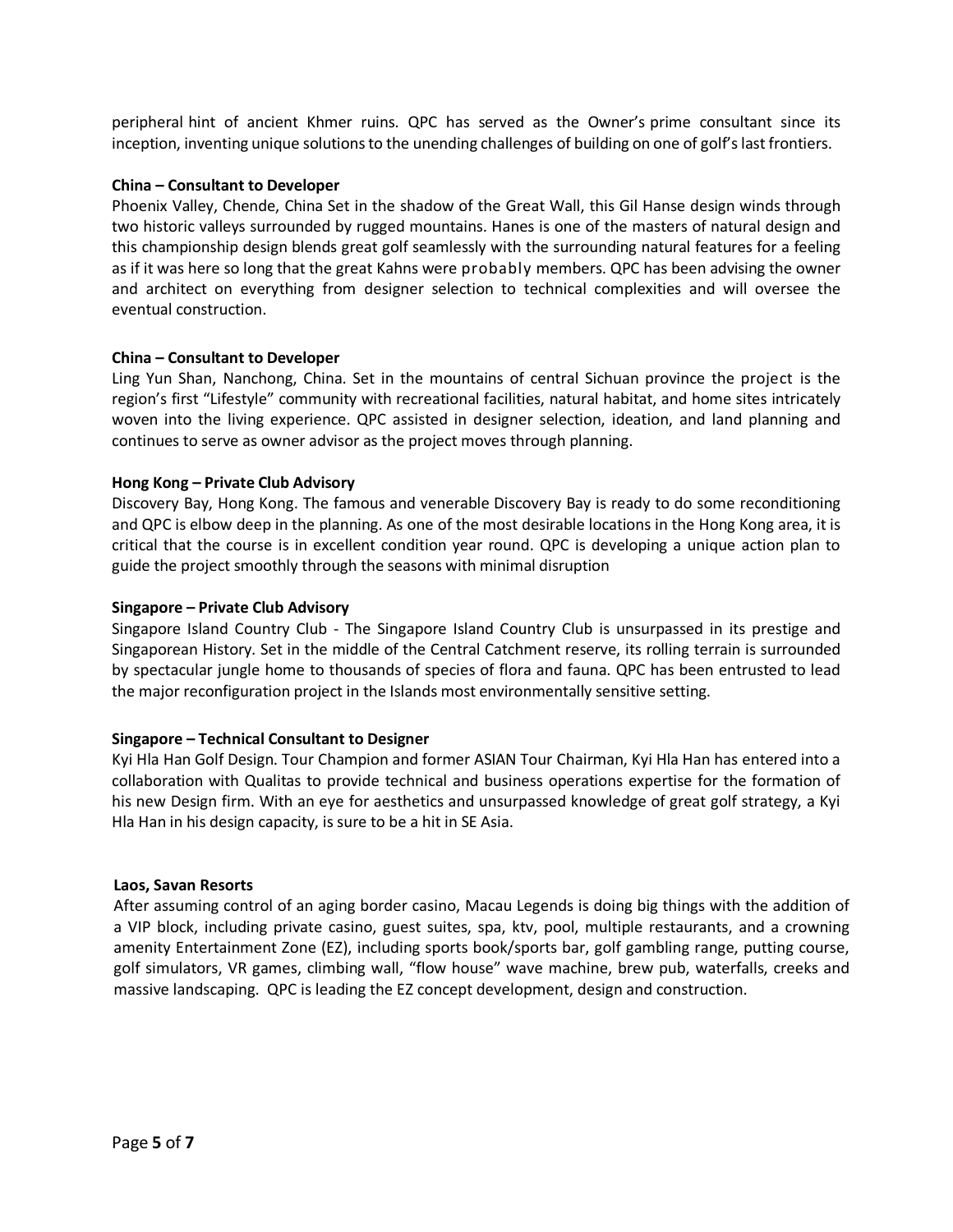# **RepresentativeCourses:**

# **Pound Ridge GC**

Built in the most environmentally restricted areas of West Chester County New York, the project was erosion control managed to capture and treat massive runoff in the most extenuating of circumstances. ("No. 1 NewYorkCityAreaGolfCourse, 2010"byAskMen.com; "America'sBest NewCourses,2009"by *GolfDigest* ; "New GolfDevelopmentoftheYear,2009"by*ABTAGolf;* "TopTenYouCanPlay, No.2,2008"by*GolfMagazine* ;"Best NewCourses,2008"by*LINKSMagazine*;and, "America'sBestNewCourses,2008"by *Golfweek*

# **Liberty National GC**

Located in the shadow of the Statue of Liberty on New YorkHarbor, it was one of the most environmentally and logistically challenging golf projects ever constructed. (Site of the Barclay's PGA TourChampionshipand2017 President'sCup)

#### **TPC of New Orleans**

APeteDyeclassicbuiltonlandaveraging1mbelowsealevel,thiswasanothersuccessonauniquely challenging site.("#4bestupscale public golf course"by*GolfDigest* magazinewhenitdebutedin 2004.TPCLouisianais consistentlyincludedin *Golfweek's* "BestCoursesYouCanPlay."(Golf*Digest* Top100PublicGolfCourse)

#### **Chamber's Bay**

Builtontheenvironmentallysensitive,PugetSoundwasthesiteofthe2015USOpen Championship.

#### **Trump International**

Built on hilly terrain and mangrove flats, between the treasured El Yungue rain forest and pristine blue Caribbean waters, the project was successfully integrated with a perfect environmental control record (Site of Puerto Rico Open and voted top 20 Courses of the PGA Tour)

# Representative Designers:

- Sir Nick Faldo
- Tom Fazio
- Jack Nicklaus
- Robert Trent Jones II
- Pete Dye
- Reese Jones
- Arnold Palmer
- Bill Coore
- Gil Hanse (Designer of the Brazil Olympics Course)
- Robert Von Hagge
- PGA Tour
- …and many more.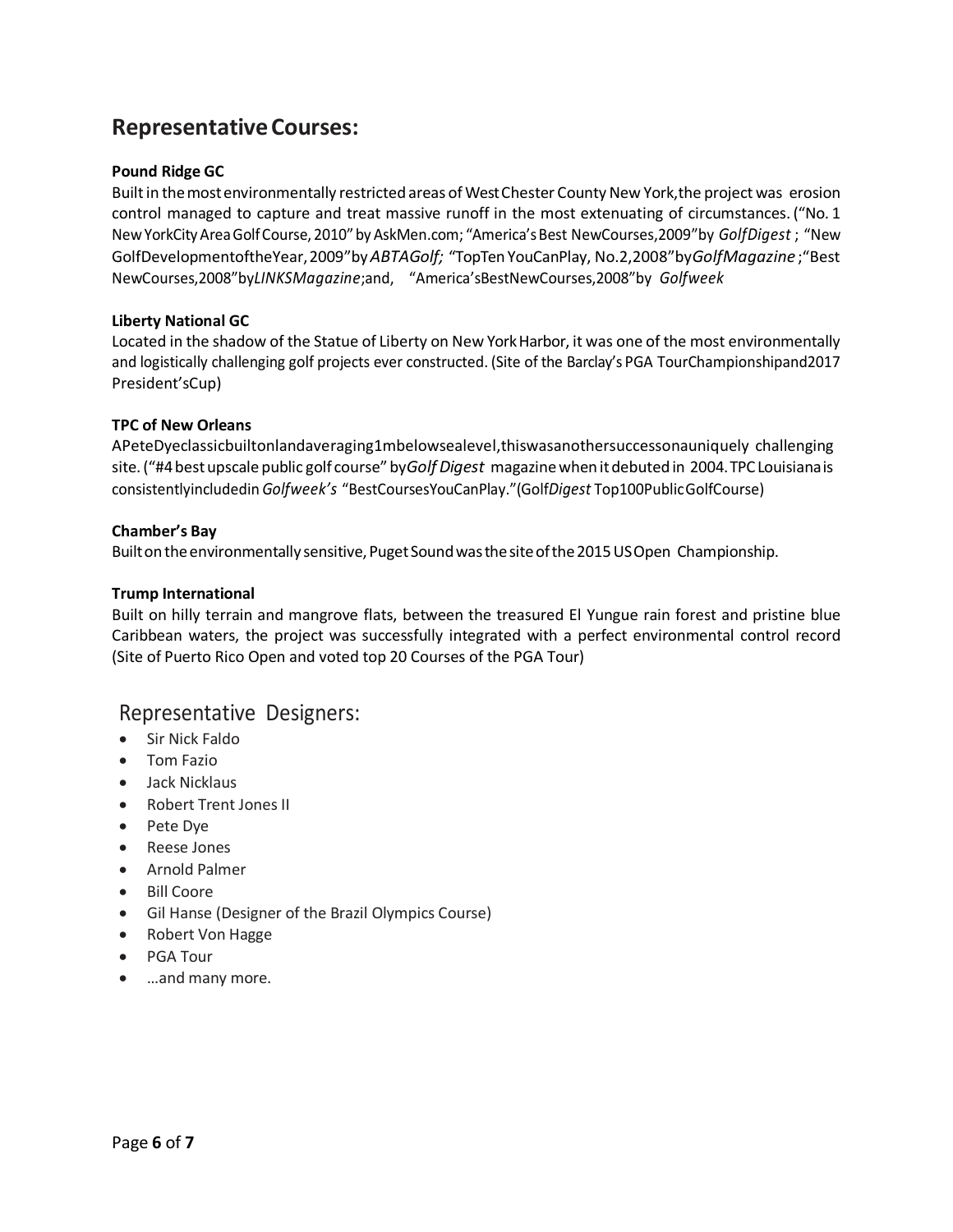

**Sam Sakocius:** Award winning Real Estate and Golf development consultant. International Golf Travel Writer, Governmental Tourism Consultant to emerging Golf Markets, Multiple time judge in World Best Golf (New Course-Renovations- Restorations) competitions, frequent collaborator with Hotel/Golf Resorts - Westin, Ritz Carlton, Hyatt, Six Senses, Marriot. www.qualitasprojectcontrol.com



**Zenta Thomas:** Cross Cultural Consultant. Destination Golf Representative in Asia. Advisory Board - Golf Kitchen. Clients include Six Senses, Golfasian, Cindy Reid Global Golf, Kyi Hla Han Golf, Steven Rockefeller Golf Development, Gil Hanse Golf Design. www.dragonrockllc.com



www.qualitasprojectcontrol.com